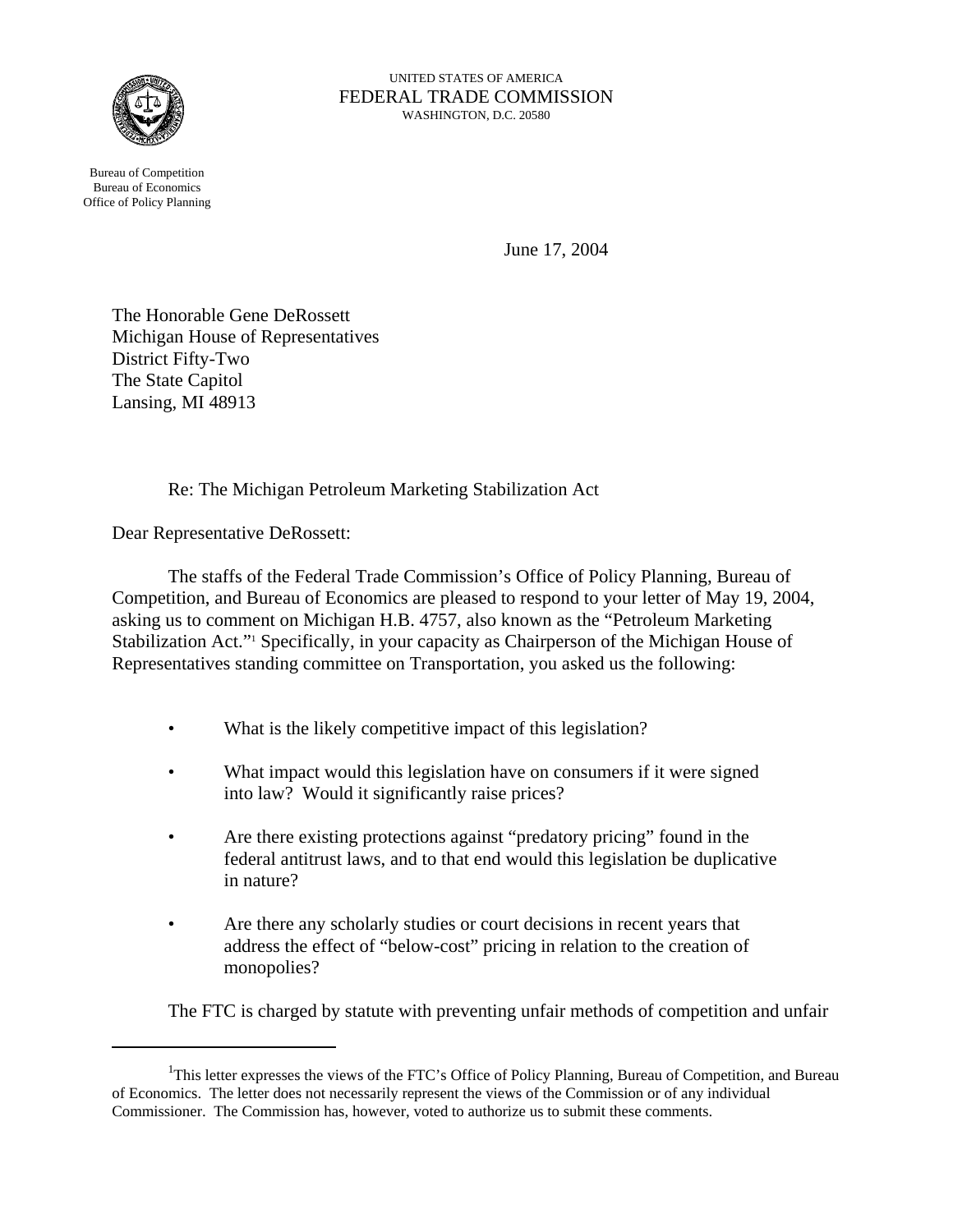or deceptive acts or practices in or affecting commerce.<sup>2</sup> Under this statutory mandate, the Commission seeks to identify business practices and regulations that impede competition or increase costs without offering countervailing benefits to consumers. In particular, the Commission and its staff have investigated, conducted workshops, and commented on proposed regulations regarding motor fuel pricing. In 2001, the Commission completed investigations of spikes in reformulated gasoline prices in several Midwest states,<sup>3</sup> and of gasoline price increases in West Coast markets.<sup>4</sup> In the last two years, the Commission held two public conferences to examine factors that affect prices of refined petroleum products in the United States.<sup>5</sup> Commission staff have also filed public comments with the Environmental Protection Agency that discussed how "boutique fuels" regulations may increase average costs to produce gasoline and may give rise to conditions that make short-term price spikes more prevalent.<sup>6</sup>

On many occasions, Commission staff has commented on state bills that would regulate the price at which retailers could sell gasoline to consumers.7 In the past two years, for example,

 ${}^{2}$ Federal Trade Commission Act, 15 U.S.C. § 45.

<sup>3</sup>FTC, Final Report, Midwestern Gasoline Price Investigation (Mar. 29, 2001), at http://www/ftc/gov/os/2001/03/mwgasrpt.htm.

4 *FTC Closes Western States Gasoline Investigation*, FTC Press Release (May 7, 2001), at http://www.ftc.gov/opa/2001/05/westerngas.htm.

5 *FTC to Hold Public Conference/Opportunity for Comment on U.S. Gasoline Industry*, FTC Press Release (Jul. 12, 2001), at http://www.ftc.gov/opa/2001/07/gasconf.htm.

6 FTC staff comments, *Study of Unique Gasoline Fuel Blends, Effects on Fuel Supply and Distribution and Potential Improvements*, EPA 420-P-01-004, Public Docket No. A-2001-20 (Jan. 30, 2002), at http://www.ftc.gov/be/v020004.pdf.

<sup>7</sup>See Letter from Susan Creighton, Director, FTC Bureau of Competition, et al., to Kansas State Senator Les Donovan (Mar. 12, 2004), at http://www.ftc.gov/be/v040009.pdf; Letter from Susan Creighton, Director, FTC Bureau of Competition, et al., to Wisconsin State Rep. Shirley Krug (Oct. 15, 2003), at http://www.ftc.gov/be/v030015.htm; Letter from Joseph J. Simons, Director, FTC Bureau of Competition, et al., to Eliot Spitzer, Attorney General of New York (July 24, 2003), at http://www.ftc.gov/be/nymfmpa.pdf; Letter from Joseph J. Simons, Director, FTC Bureau of Competition, et al., to Roy Cooper, Attorney General of North Carolina (May 19, 2003), at http://www.ftc.gov/os/2003/05/ncclattorneygeneralcooper.pdf; *Competition and the Effects of Price Controls in Hawaii's Gasoline Market: Before the State of Hawaii, J. Hearing House Comm. On Energy and Environmental Protection et al.,* (Jan. 28, 2003) (testimony of Jerry Ellig, Deputy Director, FTC Office of Policy Planning), at http://www.ftc.gov/be/v030005.htm; Letter from Joseph J. Simons, Director, FTC Bureau of Competition, et al., to Gov. George E. Pataki of New York (Aug. 8, 2002), at http://www.ftc.gov/be/v020019.pdf; Letter from Joseph J. Simons, Director, FTC Bureau of Competition, and R. Ted Cruz to Hon. Robert F. McDonnell, Commonwealth of Virginia House of Delegates (Feb. 15, 2002), at http://www.ftc.gov/be/V020011.htm. *See also* Letter from Ronald B. Rowe, Director for Litigation, FTC Bureau of Competition, to Hon. David Knowles, California State Assembly (May 5, 1992); Prepared Statement of Claude C. Wild III, Director, FTC Denver Regional Office, before the State, Veterans, and Military Affairs Committee of the Colorado State Senate (Apr. 22, 1992); Letter from Claude C. Wild III, Director, FTC Denver Regional Office, to Hon. Bill Morris, Kansas State Senate (Feb. 26, 1992); Letter from Claude C. Wild III, Director, FTC Denver Regional Office, to David Buhler, Executive Director, Utah Department of Commerce (Jan. 29, 1992); Letter from Thomas B. Carter, Director, FTC Dallas Regional Office, to Hon. W.D. Moore, Jr., Arkansas State Senate (Mar. 22, 1991); Letter from Jeffrey I. Zuckerman, Director, FTC Bureau of Competition, to Hon. Jennings G. McAbee, Chairman, Other Taxes and Revenues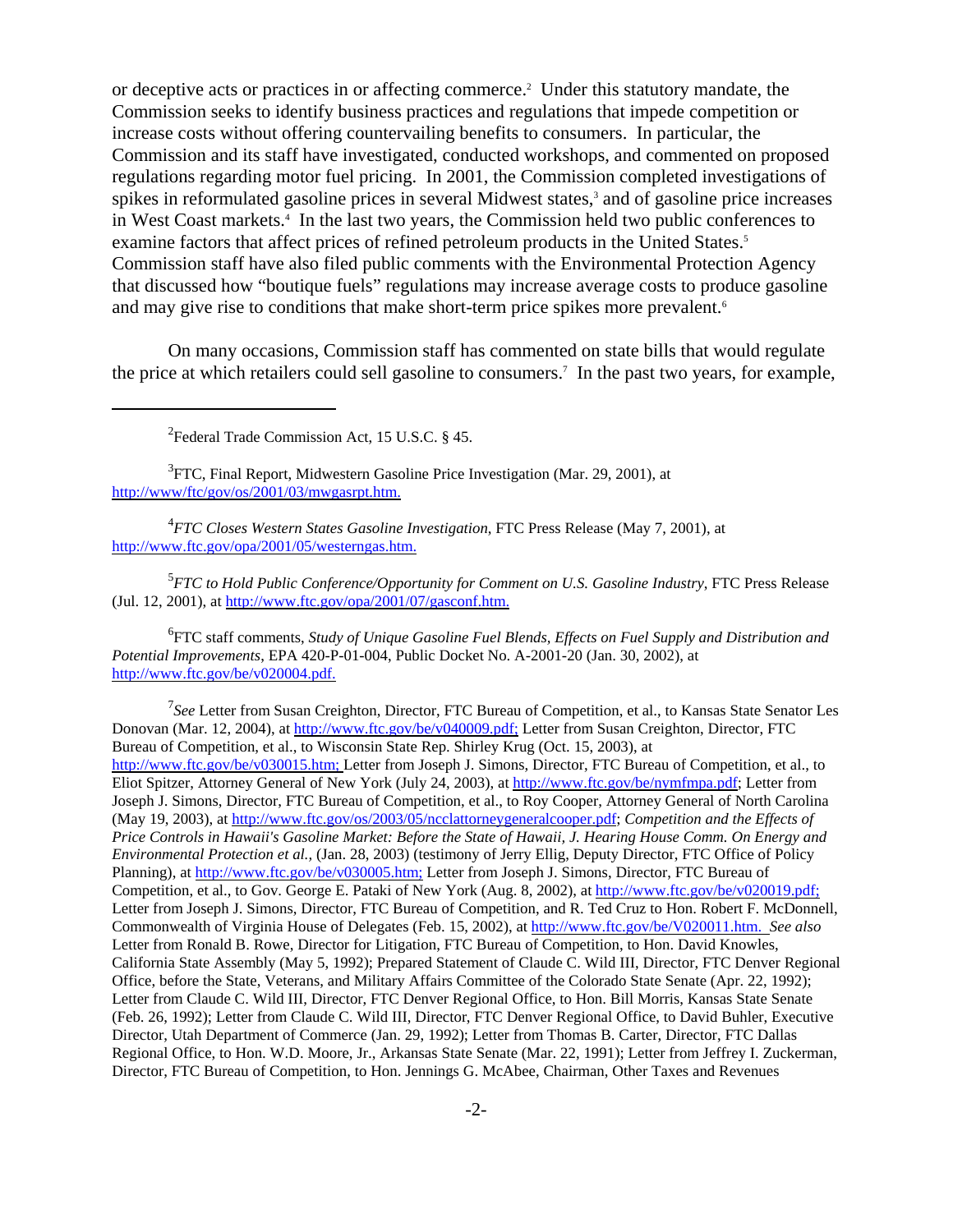Commission staff have analyzed bills in Alabama, Kansas, New York, Virginia, and Wisconsin. Many of these bills contain provisions similar to those in Michigan H.B. 4757, particularly provisions that would prohibit sales below cost. Because our analysis of H.B. 4757 parallels our analysis of bills in other states, we are attaching to this letter a copy of our letter to Kansas State Senator Les Donovan regarding a similar below-cost gasoline bill. A summary of our analysis is below:

- If signed into law and followed by retailers, H.B. 4757 would likely discourage competitive pricing. Unlike the federal antitrust laws, which condemn only below-cost pricing that has a "reasonable prospect" or "dangerous probability" of allowing the pricecutter to recoup its investment in below-cost prices,<sup>8</sup> the Bill subjects vendors to civil liability – including treble damages – for cutting prices even if there is no likelihood of harm to competition.
- By focusing on "retailer cost" rather than economically relevant marginal costs, the Bill subjects a greater range of prices to liability in comparison to federal antitrust law.<sup>9</sup> As a result, many vendors likely would avoid procompetitive pricing.
- Economic studies, legal studies, and court decisions indicate that below-cost pricing that leads to monopoly occurs infrequently. Below-cost sales of motor fuel that lead to monopoly are especially unlikely.
- The Bill is duplicative. The FTC, the Department of Justice's Antitrust Division, state attorneys general, and private parties can bring suit under the federal antitrust laws against anticompetitive below-cost pricing. Given the strong stance of the Supreme Court in favor of low prices and the care the Court has devoted to explaining the types of price-cutting that are illegal under the antitrust laws, the Michigan Petroleum Marketing Stabilization Act is not necessary to protect consumers.

Further, the Bill appears to protect certain competitors, rather than consumers or competition itself. The text of the Bill singles out retailers with motor fuel membership clubs for scrutiny under the below-cost provisions. Specifically, the Bill applies only to a "retailer" that "[m]aintains a storage facility for motor fuel" and "[s]ells motor fuel at a retail location that sells only to members" who are the "end user of the motor fuel."10 In addition, the Bill appears to ban below-cost sales that take business away from only a single competitor, even if there is no danger that a membership club retailer could damage market-wide competition by cutting prices,

 $^{10}$ *Id.* at § (3)(g)(i)-(iii).

Subcomm., Ways and Means Comm., South Carolina House of Representatives (May 12, 1989). All of these letters are on file at the FTC.

<sup>8</sup> *Brooke Group Ltd. v. Brown & Williamson Tobacco Corp.*, 509 U.S. 209, 222-224 (1993).

 $^{9}$ H.B. 4757 § (3)(h)(i)(A)-(B); (3)(h)(ii)(A)-(B).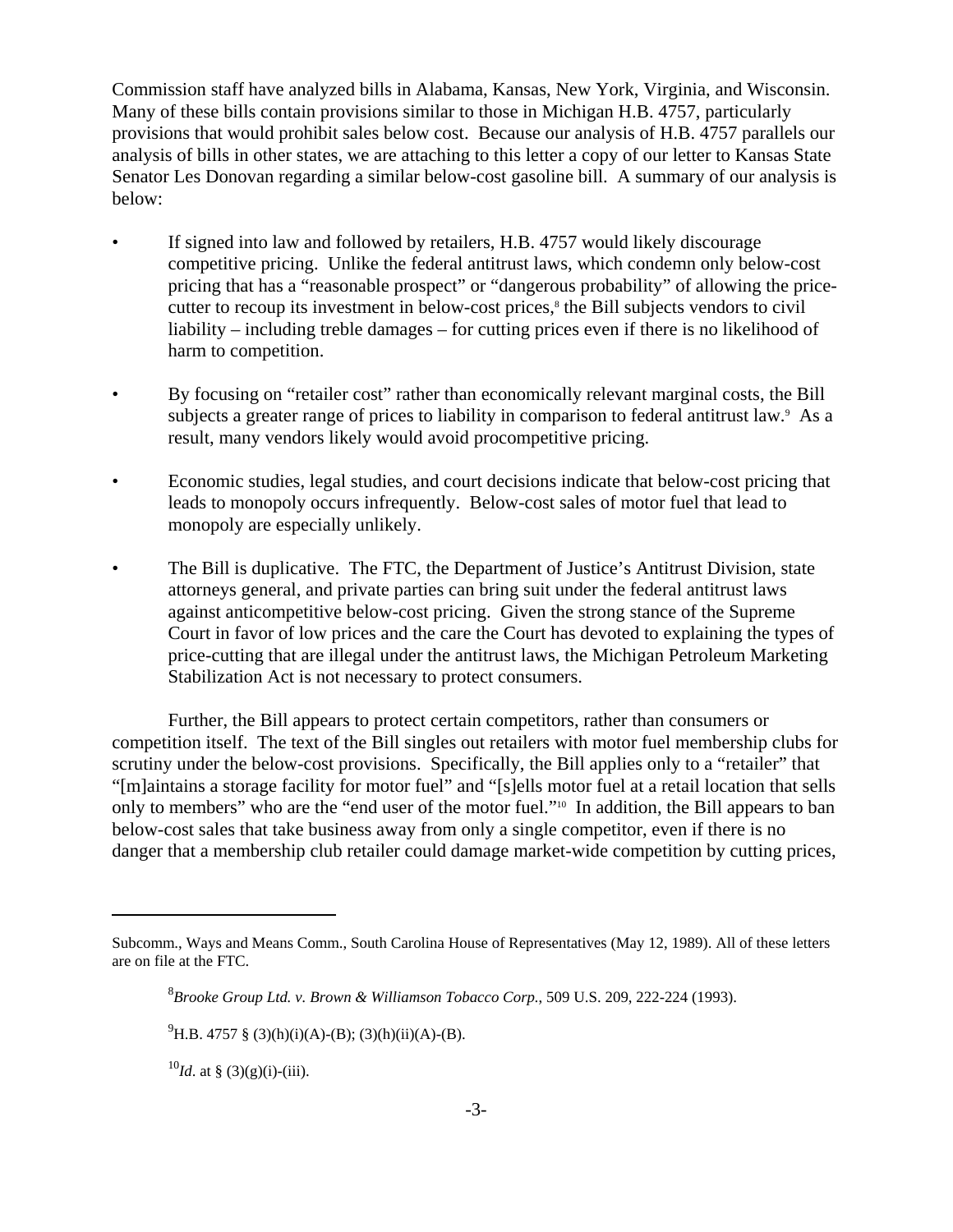driving out competition, and then recouping losses by later charging higher prices.11 Retailers without such membership clubs are exempt from scrutiny under the Bill.

Finally, in one respect H.B. 4757 has an even greater potential to harm competition than some of the other bills. H.B. 4757 contains a maximum sale price provision that could create fuel shortages.<sup>12</sup> Most economists and antitrust experts doubt that price controls are a viable mechanism to increase consumer welfare in markets where competition is possible. Historical experience demonstrates that price controls tend to create shortages, reduce quality, and generate other inefficiencies.13 This is especially true in the sale of gasoline.14

<sup>13</sup>*See Competition and the Effects of Price Controls in Hawaii's Gasoline Market*, *supra* note 7.

 $14$ *Id*. The U.S. experience with gasoline price controls in the 1970s is illustrative:

A report by the Federal Trade Commission's Bureau of Economics concluded that the federal price controls led to the adoption of higher-cost production methods and sporadic shortages manifested in gasoline lines.

<sup>&</sup>lt;sup>11.</sup> Any person threatened with injury or injured directly or indirectly in his or her business or property by a violation of this act may bring an action for appropriate injunctive or other equitable relief, 3 times the amount of actual damages . . . , interest on the damages . . . , taxable costs, and actual attorney fees." *Id*. at § 14. There is no requirement that market-wide competition also be injured.

<sup>&</sup>lt;sup>12</sup>Under H.B. 4757 § 6, "[a] retailer engaged in commerce in this state shall not sell or offer to sell motor fuel for a price above the maximum sale price at a retail location or unattended location." The "maximum sales price" is defined as "the retail sales price measured as the retailer cost, applying the maximum cost of doing business component." *Id.* at § (2)(1). The "maximum cost of doing business component" means "3 times the cost of doing business component." *Id*. at § (2)(k). The cost of doing business component is defined as "all costs incurred in the conduct of business. . ." *Id.* at  $\S$  (2)(e).

Customers queued up at gasoline stations are perhaps the most visible example of the inefficiencies resulting from the shortages created by gasoline price controls, but myriad other examples actually occurred during this period: limited station hours, Sunday station closures, "odd-even" purchasing restrictions based on license plate numbers, and restrictions on the number of gallons the customer could purchase in a single trip to the gasoline station. Also noteworthy are the secondary effects of such inconveniences, which included efforts to hoard gasoline and, in some instances, an increased hazard of car fires because people began storing additional gasoline in containers in their trunks.

*Id*. (citations omitted).